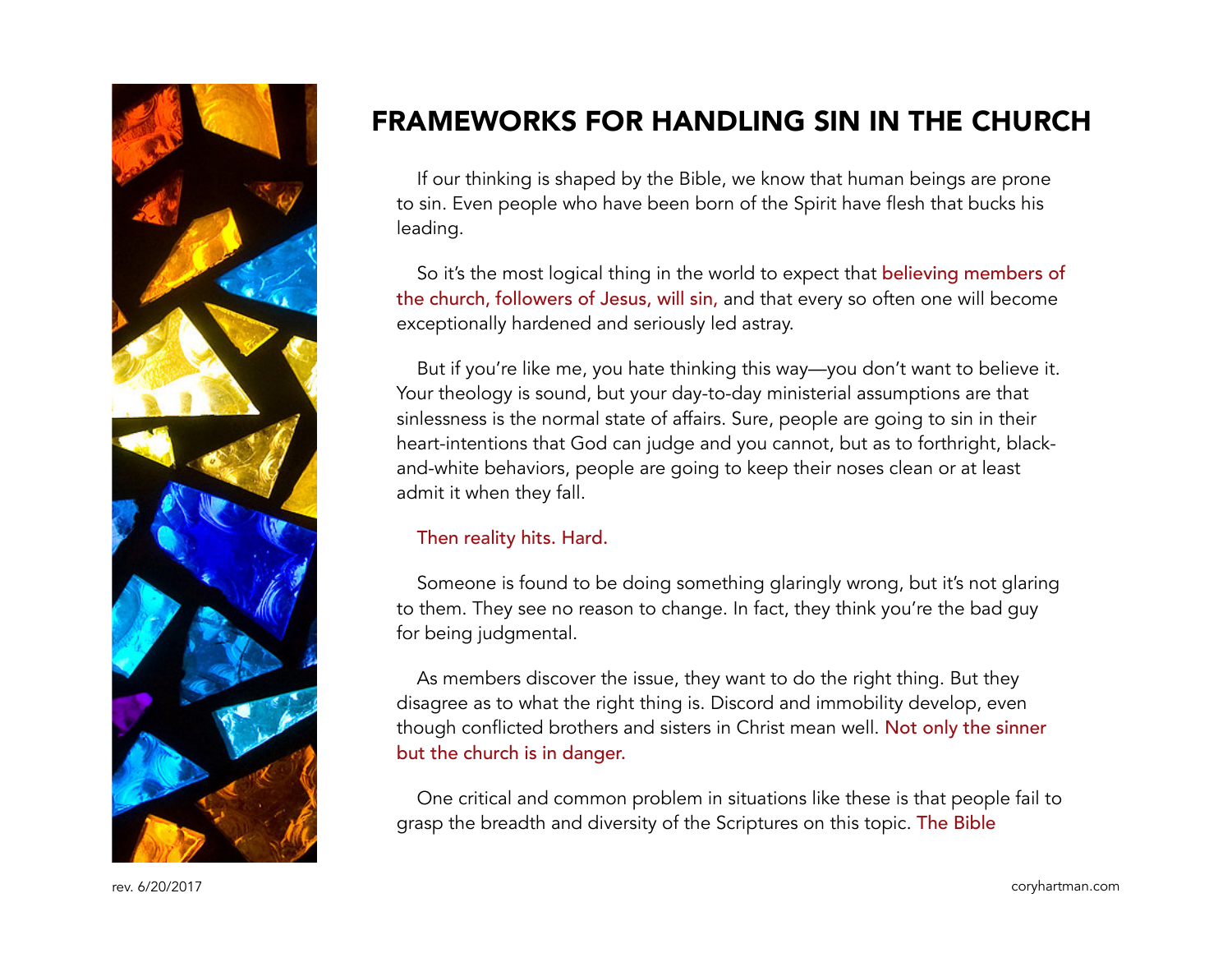

describes three distinct frameworks for understanding and addressing the problem of sin in the church. They are designed to be maintained in paradoxical tension—a complex balance for the best outcome.

The problem is that each of us has his or her bias toward one or two of the frameworks based on temperament, culture, or past experience. We are prone to prioritize or even absolutize our preferred framework as the biblical way of doing things.

But the consequences of imbalance are bad. If one of the frameworks is missing, the sinner and the church suffer as a result. Both purity and unity become further compromised rather than restored.

The following tables describe the three frameworks and what happens when one is missing from the minds of those who are closest to the sin situation. When all three are present and active, there is still no guarantee that everything will work out well. But the likelihood of a happy, holy ending rises.

### *Questions for discussion for your team*

- ‣ Which framework(s) is each of you biased toward? (A clue: which Scriptures resonate most and least strongly with you?)
- ‣ Which framework is least represented on your team?
- ‣ How have you seen the consequences of imbalance play out on your team? (If you have trouble with this question, how about the consequences of imbalance in other settings you have been a part of?)
- ‣ What might have happened differently in a difficult past experience if all three frameworks had been engaged?
- ‣ What steps can your team take to listen more carefully and give more weight to advocates of the least represented framework?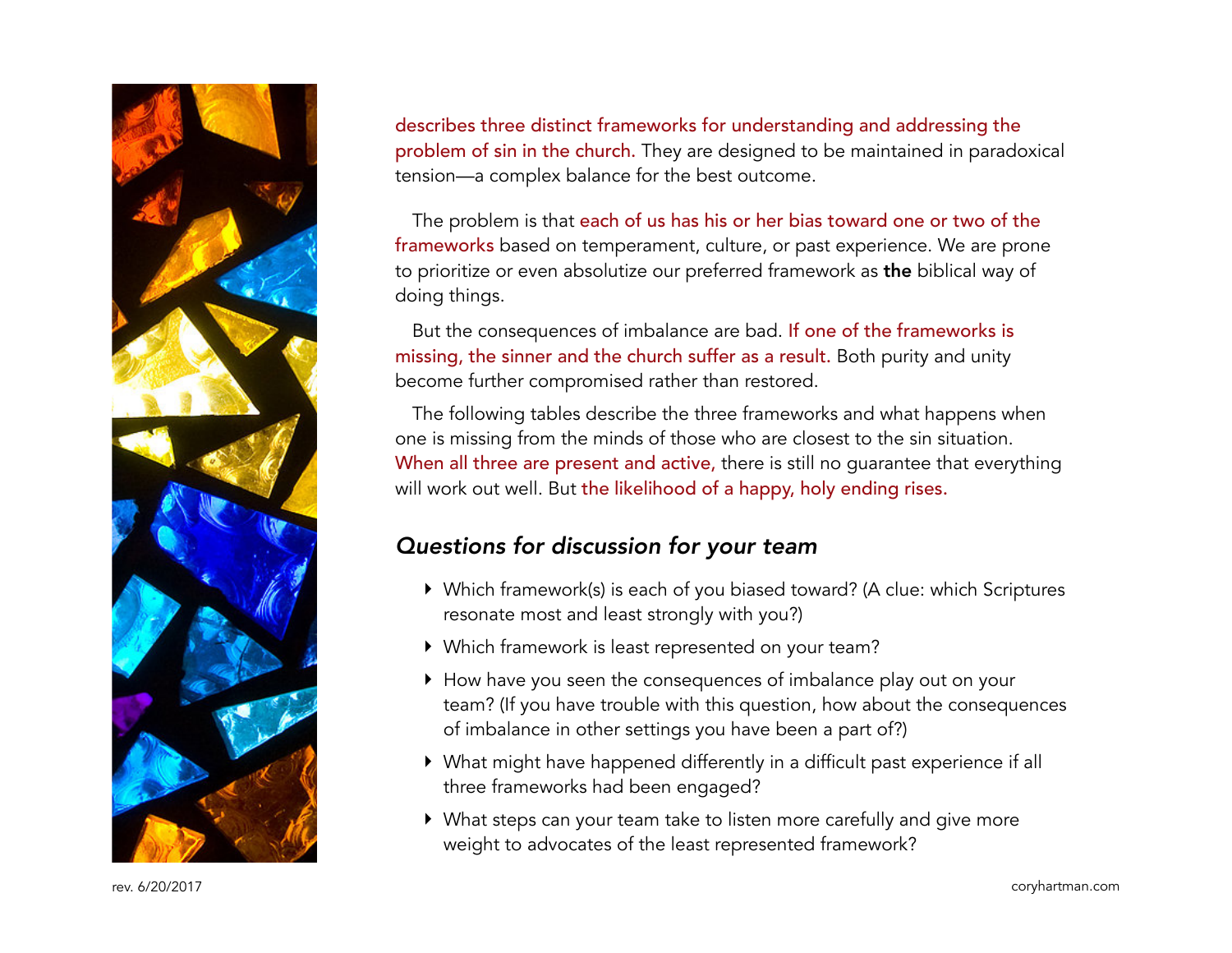## FRAMEWORKS FOR HANDLING SIN IN THE CHURCH

|                     | <b>Purity Framework</b>                                                        | <b>Rescue Framework</b>                                                              | <b>Unity Framework</b>                                           |
|---------------------|--------------------------------------------------------------------------------|--------------------------------------------------------------------------------------|------------------------------------------------------------------|
| <b>Shape</b>        | Vertical                                                                       | Triangular                                                                           | Horizontal                                                       |
| <b>Parties</b>      | God and his people (Christ and his<br>body, the Holy Spirit and his<br>temple) | God, a straying believer, and faithful Two groups, separated and<br><b>believers</b> | conflicted                                                       |
| <b>Problem</b>      | God's judgment                                                                 | The sinner's death                                                                   | Broken fellowship                                                |
| <b>Mindset</b>      | Legal                                                                          | Missional                                                                            | Familial                                                         |
| <b>Intervention</b> | Purge                                                                          | Convince                                                                             | Reconcile                                                        |
| <b>Posture</b>      | Protective, vigilant, decisive,<br>unambiguous, corporate                      | Concerned, imploring, persistent,<br>engaging, passionate                            | Humble, listening, mediatorial,<br>merciful, cautious            |
| <b>Precedents</b>   | Joshua 7, 1 Corinthians 5,<br>Revelation 2-3                                   | Ezekiel 33:1-20; Matthew 18; Luke<br>15; James 5:19-20                               | Galatians 6:1-5; Philippians 2:1-16;<br>4:2-3; 2 Timothy 2:14-26 |

Other precedents blend or fall between frameworks. In 1 Timothy and Titus, Paul identifies the problem as in the Unity Framework but takes the posture of the Purity Framework. 2 Thessalonians 3 employs a modified Purity Framework where the problem is a bad reputation among outsiders.